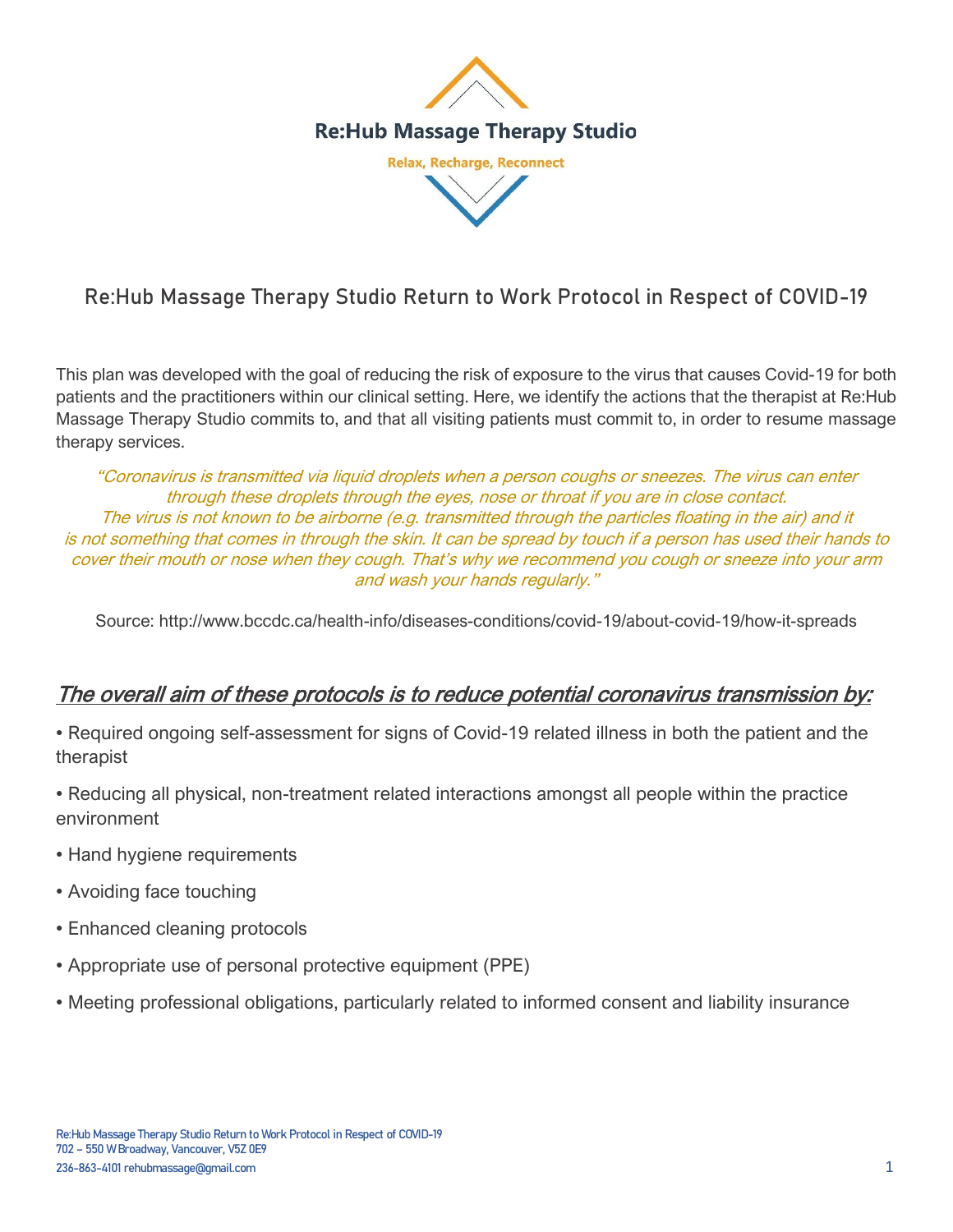# Self-Assessment for Symptoms of Covid-19: For Patients & Therapists

### Pre-Screening / Prior to Arrival

• Patients will be informed about their responsibilities at the time of booking. A notice will be placed on the website, and the online booking software will send them a copy of these protocols as part of a Covid-19 specific consent form they will be required to sign electronically, prior to arriving at their appointment.

• One day prior to their booked appointment, the patient will be required to complete the online BC COVID-19 Symptom Self-Assessment tool and to stay home if they experience any symptoms of Covid-19.

#### o The tool can be found here: https://bc.thrive.health/covid19/en

• The therapist will contact the patient one day before their booked appointment to discuss using the selfassessment tool and the verify that it has been done.

• The therapist will use the BC COVID-19 Self-Assessment tool herself, daily and commits to canceling all appointments if symptoms appear.

• Symptoms of Covid-19 are similar to other respiratory illnesses and seasonal allergies. An appointment must be cancelled immediately if either the patient or the therapist presents with even mild symptoms that may be signs of Covid-19 including:

- o Fever
- o Cough
- o Chills
- o Shortness of breath
- o Sore throat or pain with swallowing
- o Stuffy or runny nose
- o Loss of sense of smell
- o Headache
- o Muscle aches
- o Fatigue
- o Loss of appetite

• Covid-19 Symptoms may range from mild to severe. Patients are required to cancel appointments if they experience what they determine to be 'just the sniffles,' 'seasonal allergies' or 'just feeling under the weather,' on the day of their appointment.

• As a part of this consent form, patients must commit to understanding that while we've taken all possible measures to minimize risk of viral transmission, the nature of massage therapy means that physical distancing is not possible in the treatment room.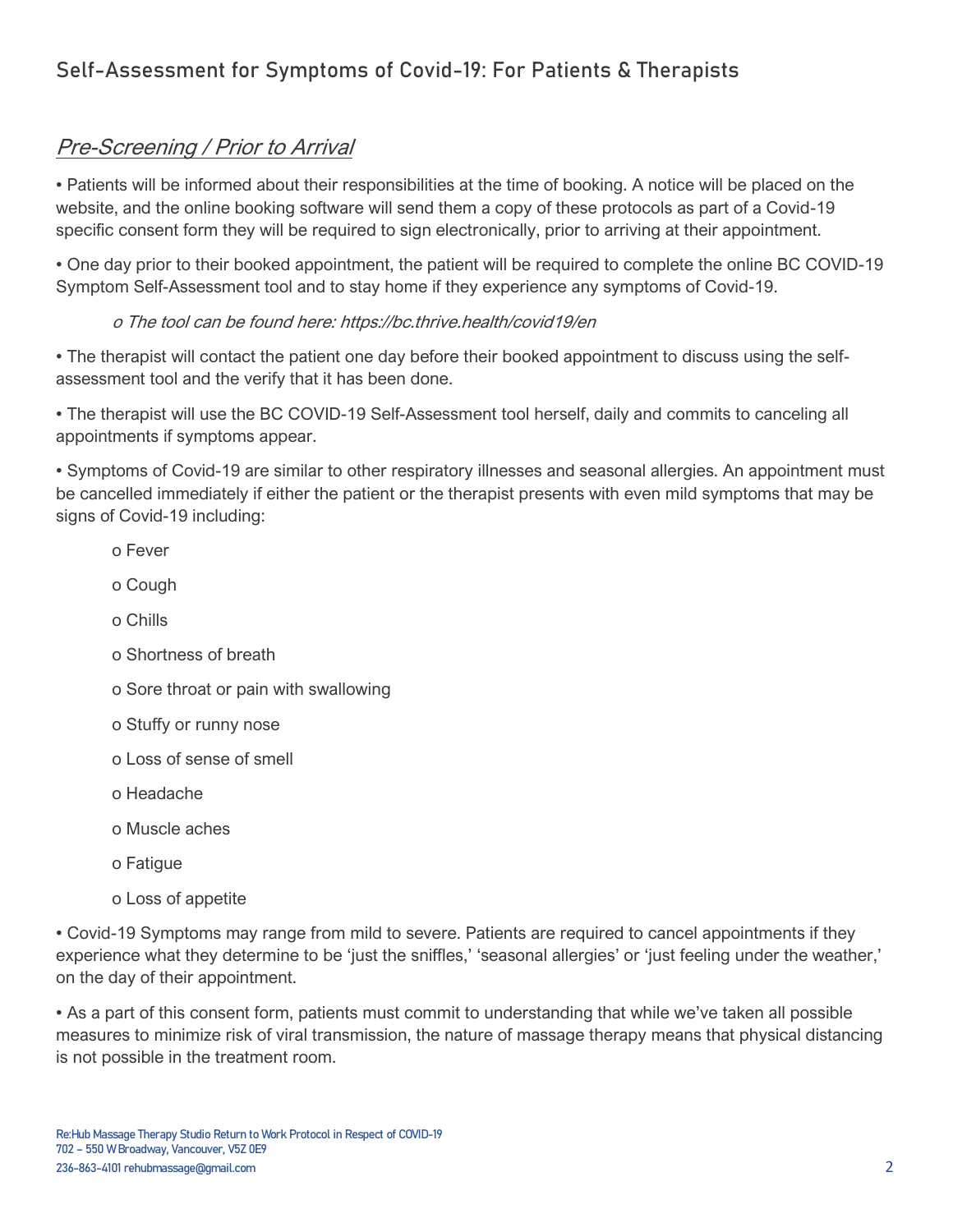• In order for massage therapy treatment to commence the therapist and patient must agree that the therapeutic benefit of massage therapy outweighs any potential consequence of treatment, including the possibility of viral transmission.

• Patients must confirm that they have not been in contact with anyone displaying illness, or signs and symptoms of Covid-19 within 14 days prior to their treatment.

• Patients with higher risk profiles and/or weakened immune systems should consider alternatives for care and postpone treatment.

o The patient and the therapist must both agree that the benefits of massage therapy outweigh the potential risks involved.

• Patients who develop even mild illness or symptoms should cancel booked appointments, even without notice.

o They will not be charged a late cancellation fee if they cancel due to illness.

## Upon Arrival

• The therapist will advise patients of her current Self-Assessment results upon their arrival at the clinic. Patients will be asked to share their own results.

• Upon arrival patients must confirm that they have done a pre-screening and have no signs of Covid-19 as outlined here: http://www.bccdc.ca/health-info/diseases-conditions/covid-19/about-covid-19/symptoms

• Masks must be worn at all times within the clinic space. If the patient has a mask, they are required to bring it with them and wear it when they arrive. If the patient does not have a mask, a single-use mask will be provided (\$1 donation to BC Children's Hospital) and they will be asked to wear it upon entering the clinic space.

• Patient must confirm that they have not travelled outside British Columbia within 14 days prior to their appointment.

• The treatment will be cancelled immediately if the patient does not meet the pre-screening criteria upon physical presentation at the clinic.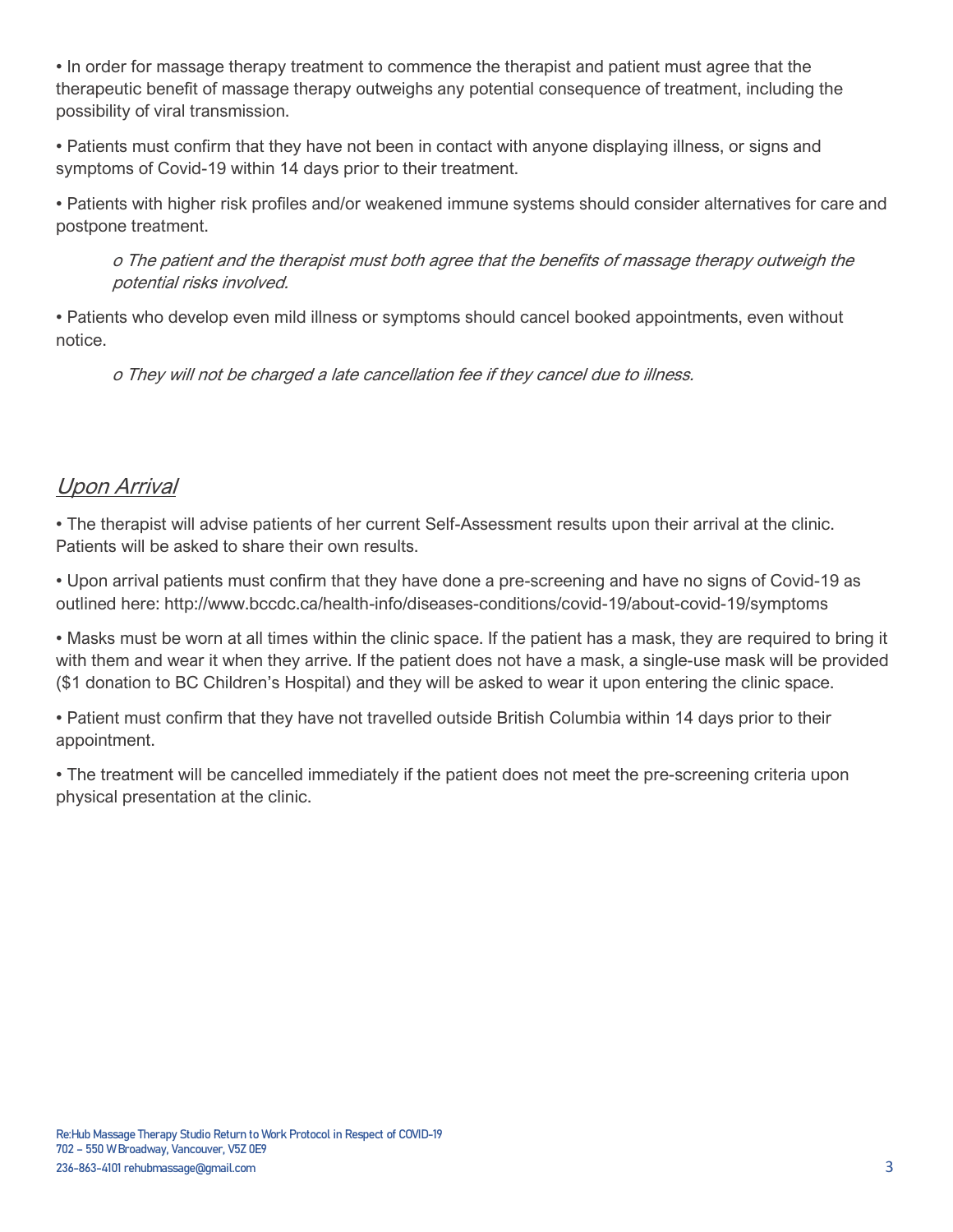# Physical Distancing

### Reception Area /Entry into Clinic Space

• Only 1 patient/person is permitted in the clinic space at any given time. Patients must arrive unaccompanied.

#### o Minors will not be treated at this time.

• The therapist is the only other person who will be within the clinic space throughout the duration of the patient's appointment.

• The therapist and the patient will both maintain a space of 2 meters (6 feet) distance between each other in all

clinic areas outside the treatment room.

• One chair is provided in the reception area for patient to sit while waiting for their appointment, please do not arrive more than 5 minutes prior to the scheduled appointment time.

o Patients are not permitted to socialize in the clinic recaption area before or after the treatment.

- Water and the candy dish have all been removed from the clinic reception area.
- Nothing remains in the clinic space that cannot be disinfected after each touch.

• Appointment times are staggered to reduce the potential of patients crossing paths, and to allow for time in between appointments for enhanced cleaning.

• Patients are asked to arrive on time or no more than 5 minutes early for their appointments.

• The clinic door will be opened for the patient by the therapist and will be locked behind them to prevent anyone else from entering the space during the course of their treatment. The clinic door will be re-opened by the therapist at the end of the appointment for the patient to leave without touching the door knob.

#### Within the Treatment Room

• It is not possible to maintain physical distancing while in the treatment room.

• Patients will be asked to keep all personal belongings within a plastic basket, which can and will be sanitized between patients.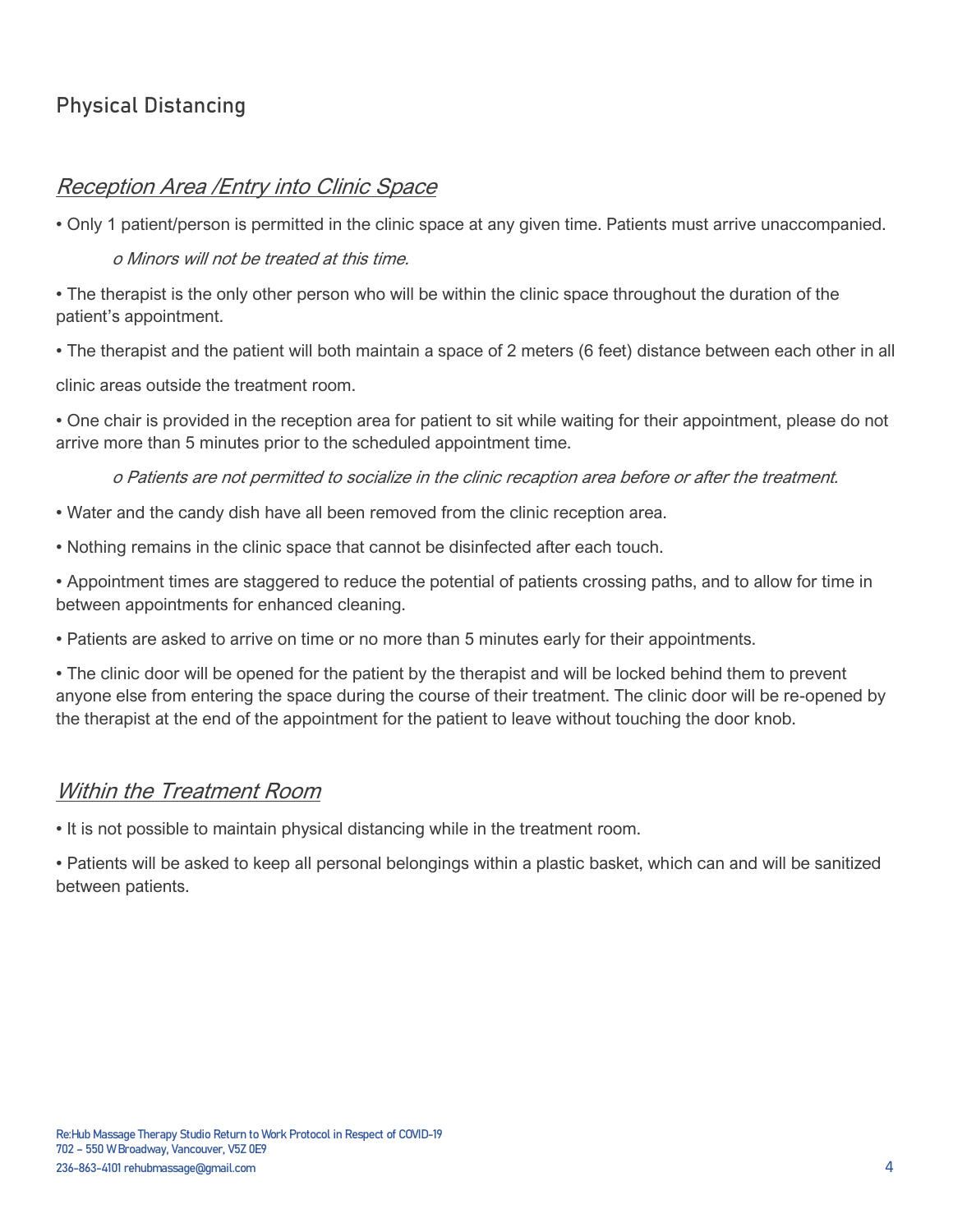# Reception Area / Entry into Clinic Space

• Immediately upon entering the clinic space the patient must use the touchless hand sanitizer dispenser that is placed right next to the entrance

• The therapist will wash hands thoroughly for at least 20 seconds between patients, before and after disinfecting spaces, before donning gloves and after taking gloves off, and before donning or doffing other PPE like facemasks or shields.

• Hand washing protocols will be posted visibly in the reception area and at sinks.

• Payment occurs in the reception area. Cash will not be accepted at this time. Direct Billing and charging credit card on file are the acceptable payment methods at this moment. If you choose to e-transfer to your therapist it can be arranged as well.

### In the Treatment Room

• The therapist will open the door to the treatment room and allow the patient to enter. The therapist will open/close the door before, during and after the treatment as required – reducing the need for the patient to touch the door.

o Patients will be permitted to open the door for themselves after the treatment to let themselves out of the treatment room.

o Tissue is available inside the treatment room that the patient may use as a barrier when opening the door.

o Hand sanitizer is available within the treatment room; patients will be asked to wash or sanitize their hands after the treatment.

o The door and doorknobs will be disinfected between each patient.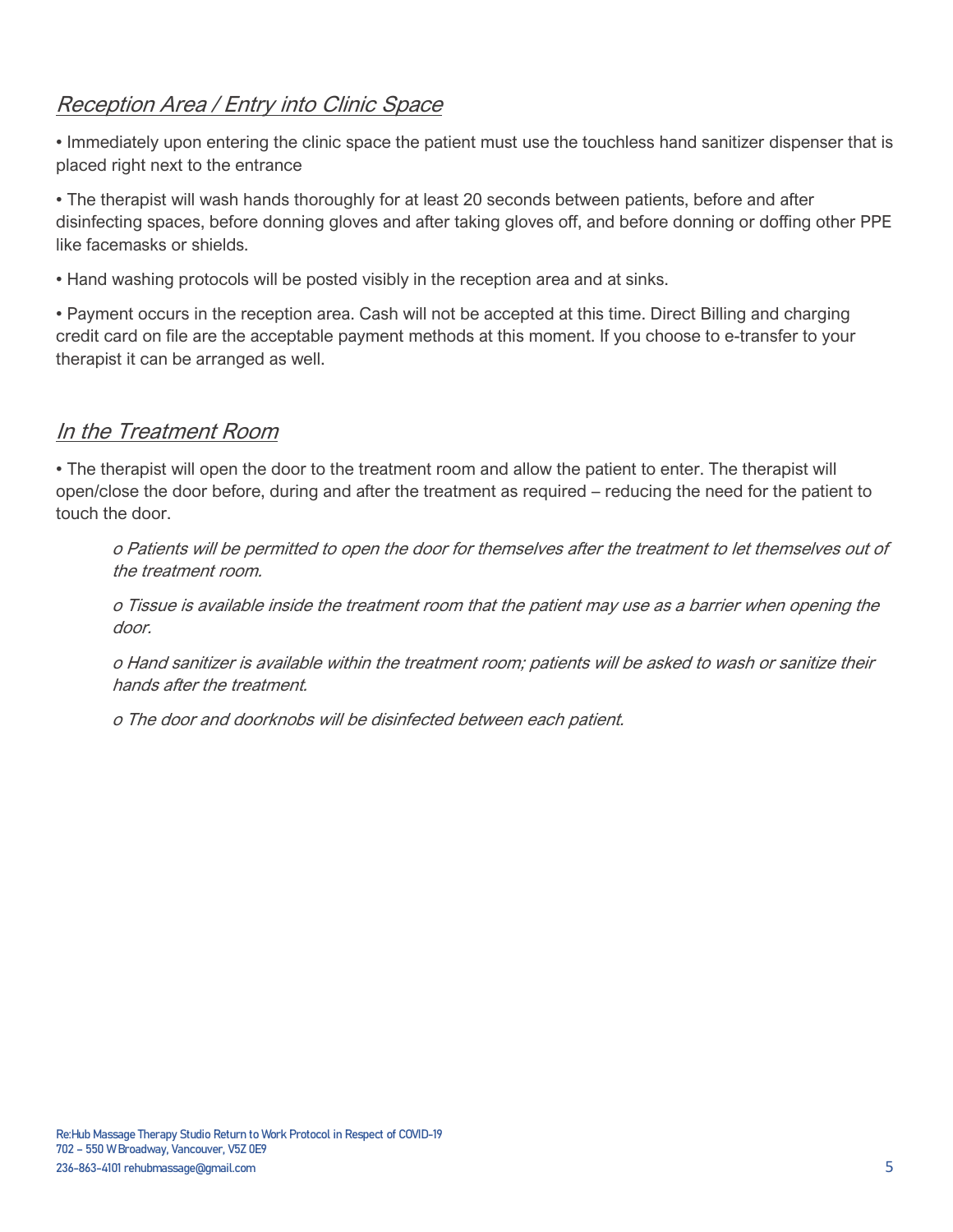# Avoid Face Touching

• The therapist will communicate with the patient that coronavirus can be transmitted by touch if droplets are on the hand when it touches the face, as it can transfer those infected droplets to the mouth, nose or eyes.

• Tissue will be available throughout the clinic: in the reception area and treatment room in order that patients and the therapist may use tissue to address an itch and/or touch the face for any other reason.

• The therapist will wear a mask and/or a face shield at all times.

• Patients are required to wear face masks that cover both the nose and mouth at all times within the clinic space.

- Interoral TMJ treatments will not be conducted at this time.
- Musculature of the face will not be palpated or treated at this time.

# Enhanced Cleaning

• Additional time has been scheduled between patients to allow for thorough cleaning of the treatment room.

• Visibly soiled surfaces will be cleaned followed by disinfection with a Canada Health Approved for use against Covid-19 disinfectant as listed here:

https://www.canada.ca/en/healthcanada/services/drugshealthproducts/disinfectants/covid19/list.html

• Common areas will be cleaned and disinfected after each treatment.

• All high touch surfaces will be cleaned and disinfected between patients, regardless of appearances. High touch surfaces include (but are not limited to):

o Light switches, door knobs, electronic devices, table surfaces, chairs, stools, etc.

o The treatment table, stool levers, face cradle, oil bottles will be immediately after each treatment.

o No hydrotherapy supplies, thermophores, table warmers will be used.

• All linens are single use only and will be laundered using high heat, detergent and bleach between each use.

• An Air Purifier has been placed in the clinic and will be utilized in between each patient and/or during the treatment upon the agreement of both the patient and the therapist.

• A disinfected single-use plastic bin has been placed in the treatment room. The patient will be asked to keep all of their personal belongings in this bin during the treatment. Post treatment, this same bin will be used to carry used linens and be disinfected before next treatment.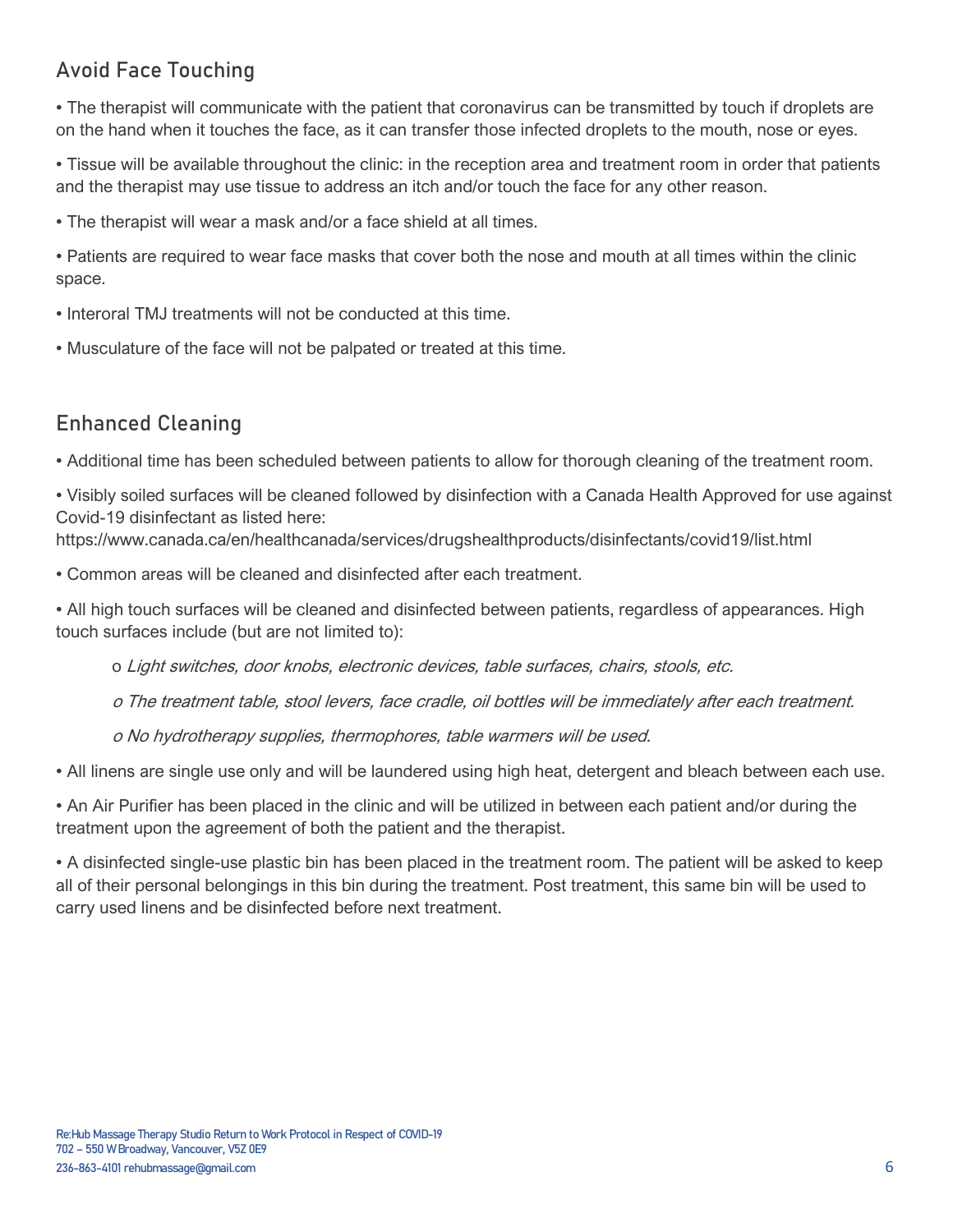# Personal Protective Equipment

- The therapist will wear a face mask or other chosen PPE at all times in the clinic.
- The therapist will wear non-latex gloves if/when appropriate.

o Gloves may be appropriate when over-use of cleaning and/or chemicals causes skin irritation, or when the therapist's hands or skin of the hands are otherwise inured.

o Hands will be washed prior to putting the gloves on and immediately after removing them.

o Gloves are also considered appropriate and will be worn by the therapist at the patient's request.

• Patients are required to wear a facemask in the clinic at all time.

o If patients have their own fabric facemask, they are requested to bring it. If they do not have a fabric face mask, a single-use non-medial mask will be provided (\$1 donation to BC Children's Hospital) to them at the time of their treatment.

o The RMT may refuse to treat patients who will not wear a mask provided that (1) this is communicated to the patient in advance of the appointment; and (2) the RMT considers accommodations or provides alternatives for patients who are unable to wear masks.

o Cloth masks must be laundered following each use. Disposable masks must be discarded following use.

o Donning and doffing mask: wash hands with soap and water or sanitize using an alcohol-based hand rub prior to putting on a mask, prior to taking off a mask, and after disposing of a mask in the laundry or garbage (cloth or paper/disposable).